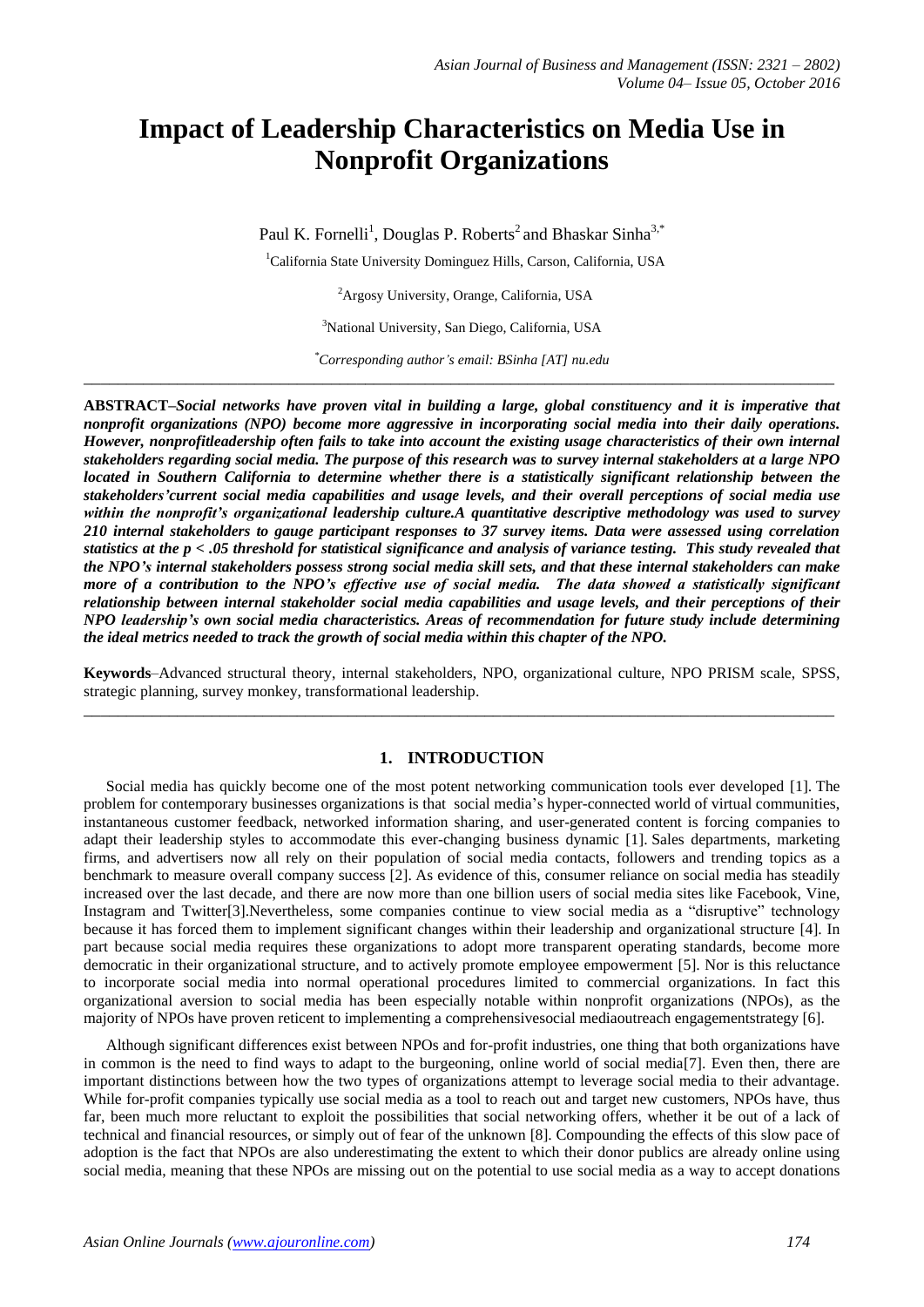and other contributions from the public [9].In order to keep pace with both their for-profit competitors and other nonprofit counterparts, NPOs must find better ways to adapt their organizational brands to the realities of the online world of social media[7]. Indeed, NPOs must learn how to exploit the possibilities offered by social media as a vital tool for reaching new customers and volunteers to help sustain their respective causes[8,10].Relying as they do on a volunteer workforce, it also becomes necessary for NPOs to take into account their internal stakeholders' existing attitudes and aptitudes concerning social media usage before initiating any online, social networking outreach or recruitment campaign on an institution-wide basis [1].

Consequently, the aim of this study was to determine how NPOs are adapting to the use of social media in their workplace by surveying the NPOs own internal stakeholders regarding their attitudes concerning social media [11]. The study sought to highlight the role that internal stakeholders play in helping an organization to nurture and develop the use of social media as a mechanism with which to engage their various NPO institutional stakeholders[12]. The ultimate goal of this research was to assess if there was a positive correlation between affirmative stakeholder attitudes towards social media and the perceived commitment-level of the NPO's leadership towards the innovative use of social media within the organization. The study further tracked the stakeholders attitudes related to the NPO's leadership and whether or not the current organizational culture could be characterized as promoting high levels of social media implementation.

#### **2. RESEARCH DESCRIPTION**

NPOs continue to playa vitally important role in American society [9,13-14]. Among their many services, NPOs provide a crucial public safety net for the impoverished and for victims of natural and manmade disasters [15]. Additionally, NPOs also advocate for the rights of the disenfranchised by giving a voice to those who are isolated from the mainstream political process [16]. Just as importantly, the altruistic works performed by NPOs act with a powerful allure that draws in a host of eager recruits at both the grassroots and the executive levels [17].According to the results of a survey by the American Marketing Association [18], regardless of their organizational size or objective, the top priorities for NPOs involve: (a) building awareness for their cause, (b) promoting their organizational brand, and (c) finding ways to generate increased donations and revenue.More often than not, they are also faced with tight budgetary constraints and lack sufficient numbers of staff, which undermines their abilityto affect the communities they serve. As a result, the majority of NPOs, especially those with annual revenues under one million dollars, have not been able to take advantage of social media's benefits [3].Consequently, a broad array of NPOs, along with their leadership teams, must address a new series of challenges in this current economic environment. In fact, the two most important issues confronting NPO leadership teams are the long-term decline in NPO revenue sources coupled with an even greater demand for the NPO's core support services [19]. Theses twin concerns are exerting an enormous amount of pressure on NPOs and consuming more and more of their leadership's time and energies [14].

One such NPO that is currently facing these specific challenges is a local chapter of a large, well-known, national NPO. This particular NPO is located in Southern California, and it serves a broad sector of the local populace. A possible remedy for the challenges that NPOs currently face, both in fundraising and in recruiting new volunteers, is for them to better develop their social media networking capabilities [2,19].To keep pace with both their nonprofit counterparts and other for-profit competitors, NPOs must find ways to better adapt their organizational brands to the new realities of social media[7]. Indeed, while for-profit companies long ago came to depend on social media as a vital tool for reaching new customers, NPOs inexplicably continue to show reluctance in exploiting the possibilities offered to them by social media [8,10]. At present, the NPO that participated in this study has only a modest social media presence, consisting of the local chapter's website, Facebook account, Google+ account, and Twitter feed.The goal of this study was to determine how well the local NPO's current leadership team is adapting to the use of social media, by surveying their own internal stakeholders on the subject [11]. It can be especially important for NPOs to take their internal stakeholders' abilities and behaviors concerning social media into account before initiating any wide-ranging, in-house, social networking initiative [1]. This study highlights the role that internal stakeholders have in helping a NPO to develop the use of social media as a mechanism to improve overall organizational communication and outreach [3].

The problem for contemporary businesses organizations is that social media's hyper-connected world of virtual communities, instantaneous customer feedback, user-generated content, and networked information sharing is forcing companies to adapt their leadership style to accommodate this ever-changing business dynamic [1]. Sales departments, marketing firms, and advertisers now all rely on their online social media friends', followers', and customers'; "likes" as benchmarks by which to measure company success [2]. Social media platforms have quickly developed into some of the most potent networking communication tools ever developed [1].As evidence of this, consumer reliance on social media has steadily increased over the last decade, and there are now well over two billion combined users of social media sites (e.g., Facebook, Google+, Vine, Instagram, and Twitter) with Facebook alone boasting more than 1.5 billion active users in December of 2015 [20].Indeed, the incredible growth in popularity of a site such as Facebook shows just how potent a force social media has become. As proof, one need only look back to 2006, when Facebook first became accessible to the public-at-large, and more than 400 organizations quickly signed up and joined within barely two weeks' time [7]. By 2013, those organizational membership numbers had grown exponentially, rising to a total of more than 15 million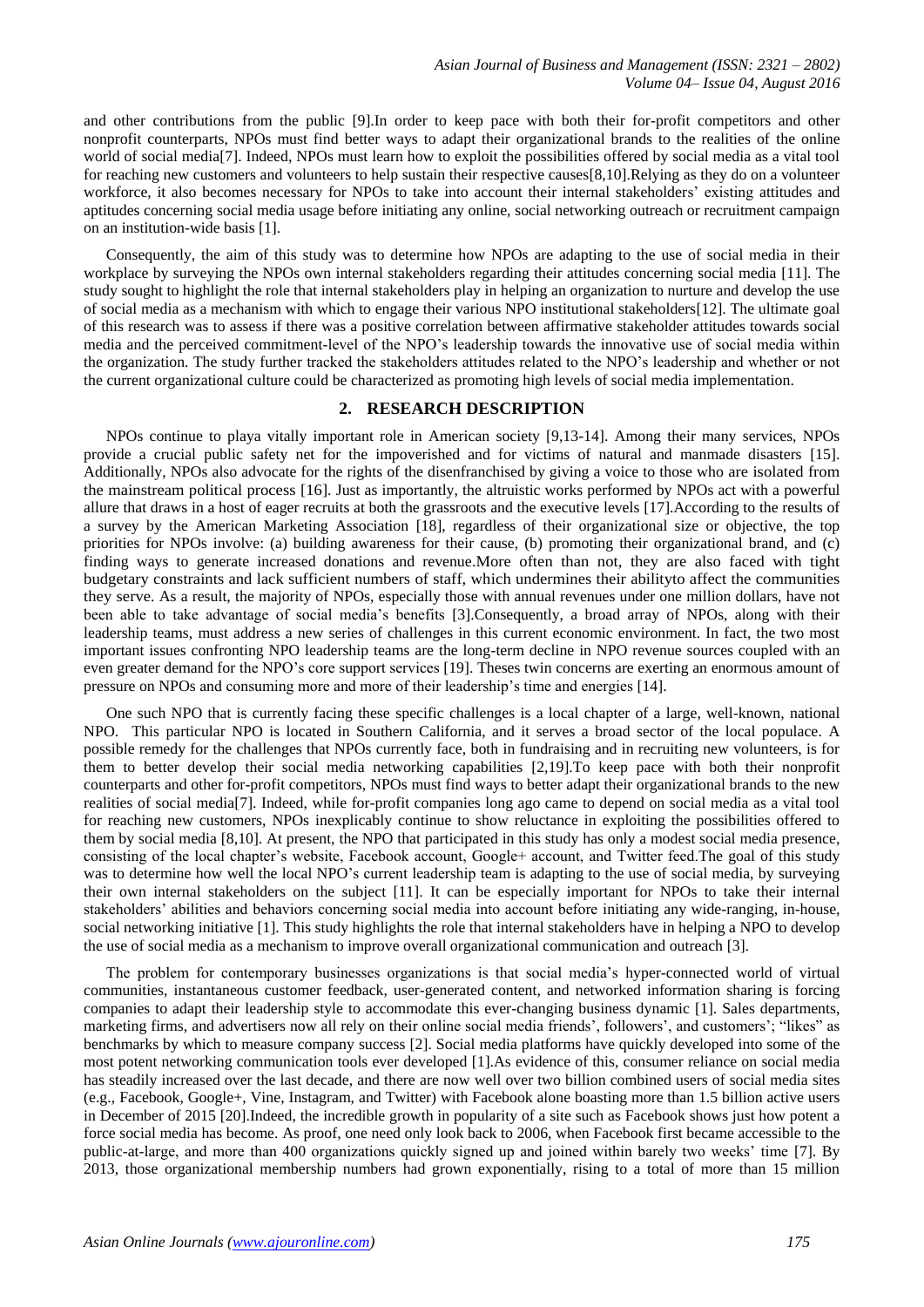businesses and organizations [21-22]. In addition to these organizational memberships, the number of individuals on Facebook crossed the billion-member threshold in 2012 [22] while the site continues to add nearly 250,000 users per day [23]. On August 24, 2015, Facebook even managed to cross the one billion active users' threshold for the very first time [21]. By the close of 2015, Facebook's fourth quarterly earnings had surpassed the \$5 billion mark [20].

Despite this rapid growth rate, some companies still consider social media to be a *disruptive technology* since its workplace implementation often requires organizations to make significant changes to their organizational structure and leadership style [4].This aversion to socialmediais especially notable at NPOs, which have been slow to implement comprehensivesocialmediaengagementstrategies [6].Perhaps this is because social media requires NPOs to adopt transparent operating standards and become more democratic in their organizational structures while leadership launches a vigorous campaign championing the need for individual employee empowerment [5].

Indeed,the National Council of Nonprofits trade group openly acknowledges that many of their organizational members are facing a leadership crisis due in part to the pressures placed upon them by social media. The organization describes this crisis as being rooted in the burden placed on NPO leaders to perform so many different tasks, including acting as, "good managers of people, gracious with demanding donors, tech-wizards, advocates for their missions, equally savvy with legal issues and social media, and . . . on top of all that—world class fundraisers" [14]. It is also necessary that NPO leaders understand that by expanding their organization's social media capabilities they are fostering increased collaboration between all of their internal stakeholders and ensuring a "strategic alignment of (organizational) vision and purpose" [5].NPO leadership cannot afford to ignore the amazing growth curve of social media. Studies clearly demonstrate that organizational leadership must have a central role in promoting or championing the incorporation of social media into the workplace [5,10,23]. What remains less certain is the role that internal stakeholder attitudes have in abetting the use of social media into an organization's daily operational activities. For example, little information exists on whether stakeholder's gender, age, or educational background have a part in their acceptance of social media. Overall research about internal NPO stakeholder attitudes and their effects on the use of social media in the workplace remains scant.

Given their distinctive needs and challenges, it is imperative that NPO leadership, on-the-whole, learns how to maximize social media as a *dialogic medium* to conduct real-time, interactive conversations with their stakeholders [3]. Current gaps in academic literature highlight the need for more data to be amassed to help determine whether a correlation exists between an individual stakeholder's social media activity, confidence levels, and opinions concerning social media, and his or her perceptions of NPO leadership's commitment to social media implementation [3,6].The purpose of this study was to help fill that academic void by surveying internal stakeholders at a NPO to determine whether there is a statistically significant relationship between the social media capabilities and usage levels of the organization's internalstakeholders and those stakeholders' perceptions of the social media characteristics displayed within the NPO's leadership culture.

#### **3. RESEARCH METHODOLOGY**

Based on available information, leadership attitudes concerning the use and promotion of social media are among the most significant factors associated with the long-term success of the NPO's social media strategic initiative [5,9]. The purpose of this study was to survey the internal stakeholders at a NPO to determine whether there is a statistically significant relationship between thesocial media capabilities and usage levels of the NPO's internal stakeholders, and those stakeholders' perceptions of social media characteristics within the overall NPO leadership culture. This study utilized a quantitative, non-experimental research design that involved the use of surveys for data collection [24]. The present quantitative research study was cross-sectional and descriptive in nature in that the respondents were measured only once, and no control or comparison group was included. For this study, the data were collected via online survey, which has proven to be an effective research instrument, especially when used to target a particular social subset for the purposes of determining what percentage of that group has certain characteristics, attitudes, beliefs, or knowledge that can be measured at statistically significant levels [25].

The term *population* refers to the group, organization, or entity that is under study. It theoretically includes all the potential members of this defined group or entity and represents *"*all possible measurements or outcomes that are of interest in a particular study" [26]. However, from a practicality standpoint, it proves infeasible to measure an entire population at any given point in time. Instead, this study focused on a subset of the total population, referred to as a *sample*. This sample was then used as a way to represent the key featuresof the overall population under studyand to draw inferences about its tendencies and behaviors [27].Participation in this Social Media Usage Survey was open to all 386 internal stakeholders working for the local chapter of this NPO as of December 2015. This NPO serves a wide area of Los Angeles County, serving 22 different communities with a total population of more than 1.5 million people [28]. Of the 386 potential respondents,210 stakeholders, from all three of the NPO's main organizational divisions: Administrative, Retail and Collections, participated in the survey, constituting a response rate of 54%. All 210 of the participants who began the study went on to complete the entire survey, representing a completion rate of 100%. Out of concern for privacy, respondents were not asked their specific location or departmental affiliation[29].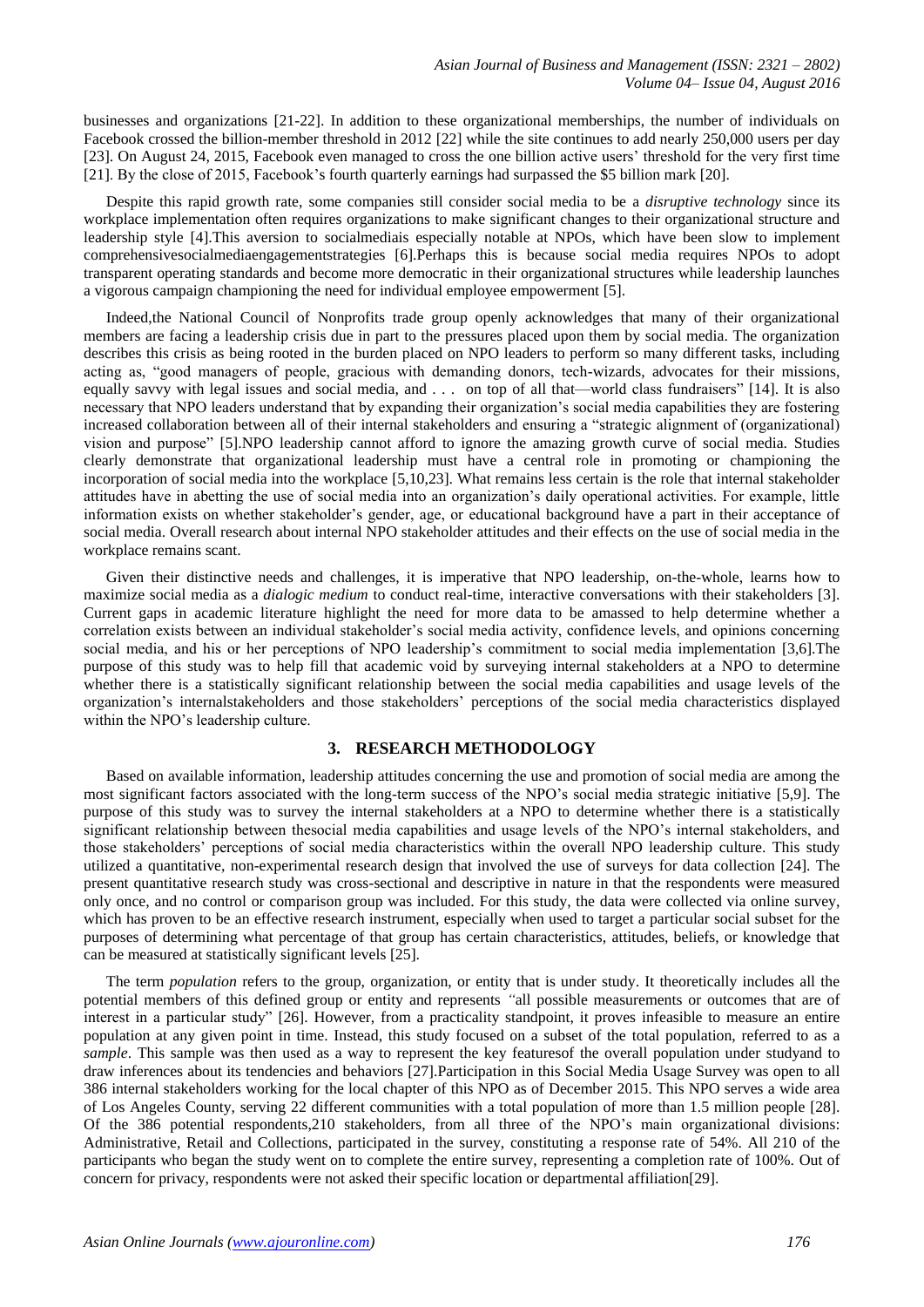The survey tool used was constructed for this study. The survey tool was self-administered by the participants and included 37 single-response,multiple-choiceitems. These questions were designed to capture information concerning participant demographics, social media activities, patterns of usage, economic habits on social media, and the internal stakeholder perceptions of the organizational culture and its leadership's level of support for social media.Participant responses to these leadership culture-related questionswere averaged together for the purposes of developing a simple, yet effective, reference tool that could measure social media commitment levels within this NPO chapter. The data from these questions were then distilled into a single metric that could act as a lens by which to evaluate leadership's commitment level pertaining to social media usage within the organizational culture. The need for such a metric led to the creation of Fornelli*'*s *Nonprofit Organization Participant Responses to Institutional use of Social Media scale* (the Fornelli NPO PRISM scale). All of the questions asked in the survey were arranged on a five-point Likert scale; one using ordered categories of interest, including opinion and preference scales. Likert scales are frequently used to gauge a participant's attitudes toward a particular topic by requiring the respondent to identify to what extent he or she agrees or disagrees with a particular question or statement, with each item measuring a single trait [30]. In this study, respondents indicated their preferences by selecting a response on a scale of 1 to 5, ranging from *strongly disagree*to *strongly agree*.

Five stakeholders from the NPO volunteered to take part in the pilot test needed to vet this survey. The participants featured a representative cross-section of the NPO's various internal stakeholders. The participants took the pilot survey on a smart tablet connected to the SurveyMonkey® website. None of the five stakeholders involved in the pilot test were allowed to participate in the final study.Based on feedback received from these pilot test participants, a few survey questions were slightly modified to provide better clarity and content validity on the final survey instrument. This revised measurement instrument was then assessed by the pilot test participants, and it met with their unanimous approval in the areas of face validity, content validity, and construct validity, allowing the study's formal data collection period to commence. Additional analysis of this pilot study data also led to a decision to consolidate a number of the NPO's social media characteristics into a single index scale that could serve as a reference tool to evaluate the NPO leadership culture's overall commitment level to social media use within the organization.

Neither the pilot test nor the finalized survey instrumentwas administered until after the researcher had received approval from the NPO administration. The Social Media Usage Survey Questionnaire was open to all of the NPO's internal stakeholders via the SurveyMonkey® website.The SurveyMonkey® privacypolicycertified all surveys, survey responses, participant data, and individual user ISP addresses are treated with complete confidentiality and anonymity [31].Study data were downloaded from the SurveyMonkey® website in Microsoft Excel® format. According to [32], assigning numerical responses to each question provides a consistent way of entering data while also ensuring accuracy in recording. Consequently, data from the survey were hand-coded by the researcher to ensure consistent results while working to minimize errors or omissions. Data were then exported into Statistical Package for the Social Sciences (SPSS) version 23 statistical softwareforanalysis. SPSS statistical software was used for data analysis. Participant descriptives were expressed as frequencies, percentages, means, standard deviations (SD), and standard errors of the mean in text, figures, and tables. Results were considered to be statistically significant at the *p*< .05 threshold. The *t*-test statistic was used to contrast responses versus the neutral value of 3.This study followed the same guidelines for online research as [1,9] regarding participant anonymity and by providing an accurate representation of the targeted population while minimizing the risk of response bias[33]. For these reasons and those stated above, the results of the present study were not biased by threats to internal validity or external validity.

As this research utilized a survey that was specifically designed for this study, there were no previously published reports on the internal reliability of this survey. Cronbach's alpha was used as a measure of internal consistency in the survey [24]. The Cronbach's alpha measure of internal reliability was calculated for the items related to internal stakeholder familiarity with social media ( $\square$  = .88), the NPO's internal cultural index ( $\square$ = .96), and the relationship between stakeholder social media activity and online sales and donations  $(\square = .76)$ . Because these Cronbach's alphas exceeded the minimum threshold of .70, this survey instrument had sufficient internal reliability for interpretation of findings [12].This research study complied with the ethical guidelines related to anonymity, privacy, and confidentiality. This study received approval from the NPO that participated in this study. Informed consent was also acquired from all of the individual participants prior to the start of data collection. Participants remainedanonymous, and no individuating information was acquired that could link individuals to their survey data. Only the researcher had the personal password to download the data and code the data in an Excel spreadsheet. The data were kept private and confidential at all times.

## **4. RESULTS AND FINDINGS**

Social media is important to sustaining competitiveness for NPOs but little has been known about how NPO internal stakeholders actually use social media in daily organizational operations [7].This study is importantin the sense that it addresses the organization-wide concerns of social media from the perspective of the individual internal stakeholders. Therefore, the purpose of this quantitativedescriptive research study was todetermine whether a statistically significant relationship exists between thesocial media capabilities and usage levels of the NPOs' internal stakeholders and their perceptions of social media characteristics within the NPO's overall leadership culture. The study's findings show that the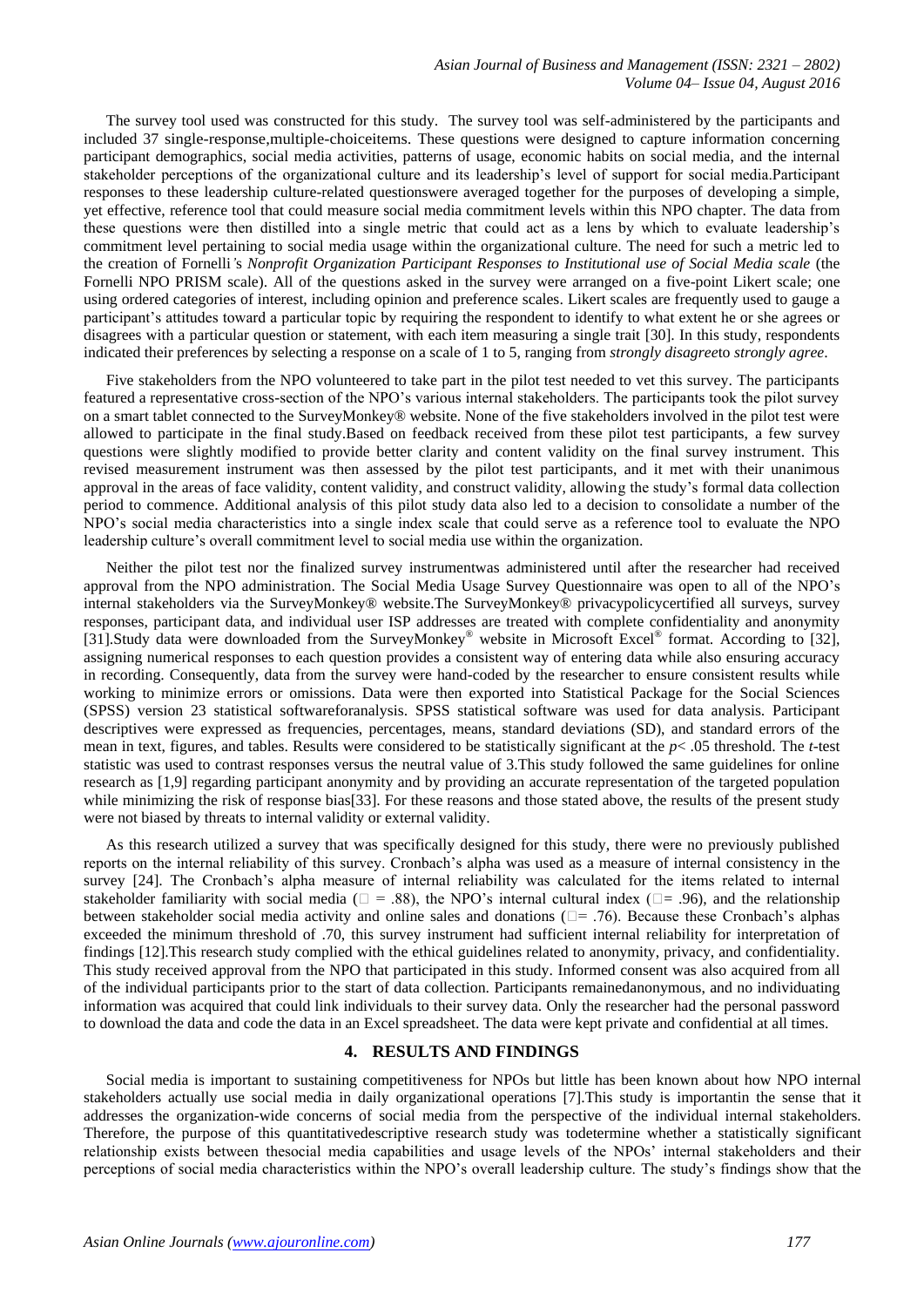NPO's internal stakeholders' existing levels of familiarity and proficiency with social media do provide a significant asset to the organization; one that can have important bearings on future social media implementation within the organization.

This study examined three primary research questions: 1) What are the social media capabilities and usage levels among the NPO's internal stakeholders? 2) From the perspective of the internal stakeholders, what are thelevels of social media characteristics within the NPO and its leadership culture? 3) What is the relationship between the social media capabilities andusage levels of the NPO's internal stakeholders and their perceptions ofthe levels of social media characteristics within the NPO's overall leadership culture?

The findings for 1) revealed that the NPO's internal stakeholders were quite familiar with the term *social media*, knew how to access social media, were confident and up-to-date in social media skills, and were personally active in social media. Furthermore, most of the survey participants already maintained at least one or more social media sites, with the most commonly used sites being Facebook and YouTube. Cumulatively, these findings confirmed that the NPO's internal stakeholders have high levels of social media familiarity, understanding, confidence, and usage (Table 1).

|                   | Familiar |      | Understand |     | Confident |     | Active |      |
|-------------------|----------|------|------------|-----|-----------|-----|--------|------|
| Response          | Count    | %    | Count      | %   | Count     | %   | Count  | %    |
| Strongly agree    | 124      | 60   | 111        | 53  | 80        | 38  | 52     | 25   |
| Agree             | 56       | 27   | 60         | 29  | 64        | 30  | 62     | 30   |
| Neutral           | 15       | 7    | 20         | 10  | 37        | 18  | 53     | 25   |
| Disagree          | 3        | 1    | 6          | 3   | 15        |     | 18     | 9    |
| Strongly disagree | 10       | 5    | 12         | 6   | 14        | 7   | 24     | 11   |
| <b>Missing</b>    | 2        | n/a  | 1          | n/a |           |     | 1      | n/a  |
| Totals            | 210      | 1000 | 210        | 100 | 210       | 100 | 210    | 1000 |

|  | Table 1.Participant Familiarity, Understanding, Confidence, and Activity with Social Media |  |  |
|--|--------------------------------------------------------------------------------------------|--|--|
|  |                                                                                            |  |  |

As for 2), addressingthe internal stakeholders' perspectives on levels of social media characteristics within the NPO's leadership culture, the internal stakeholders were generally neutral regarding whether the NPO's leadership promoted an organizational culture characterized by high levels of social media usage.Research Question 2 included items related to the NPOs leadership culture, questioning participants on such topics as the organization's perceived social media brand presence, their social media brand advertising, amount of client inquiry, as well as leadership's attitudes concerning the incorporation and importance of social media in the workplace, if they encouraged its innovative use, and if leadership was open to seeking input, and engaging in open, two-way communications with their team members (Figure 1).

Regarding 3), and the determination of whether there is a statistically significant relationship between the social media capabilities and usage levels of the NPO's internal stakeholders and their perceptions of social media within the NPO culture, the findings were mixed. As an example, stakeholder demographic characteristics such as age and educational background, were not significantly related to a positive perception of social media levels within the NPO organizational culture. Correlation values *r* and *p*-values are displayed in Table 2 (each *p*> .05).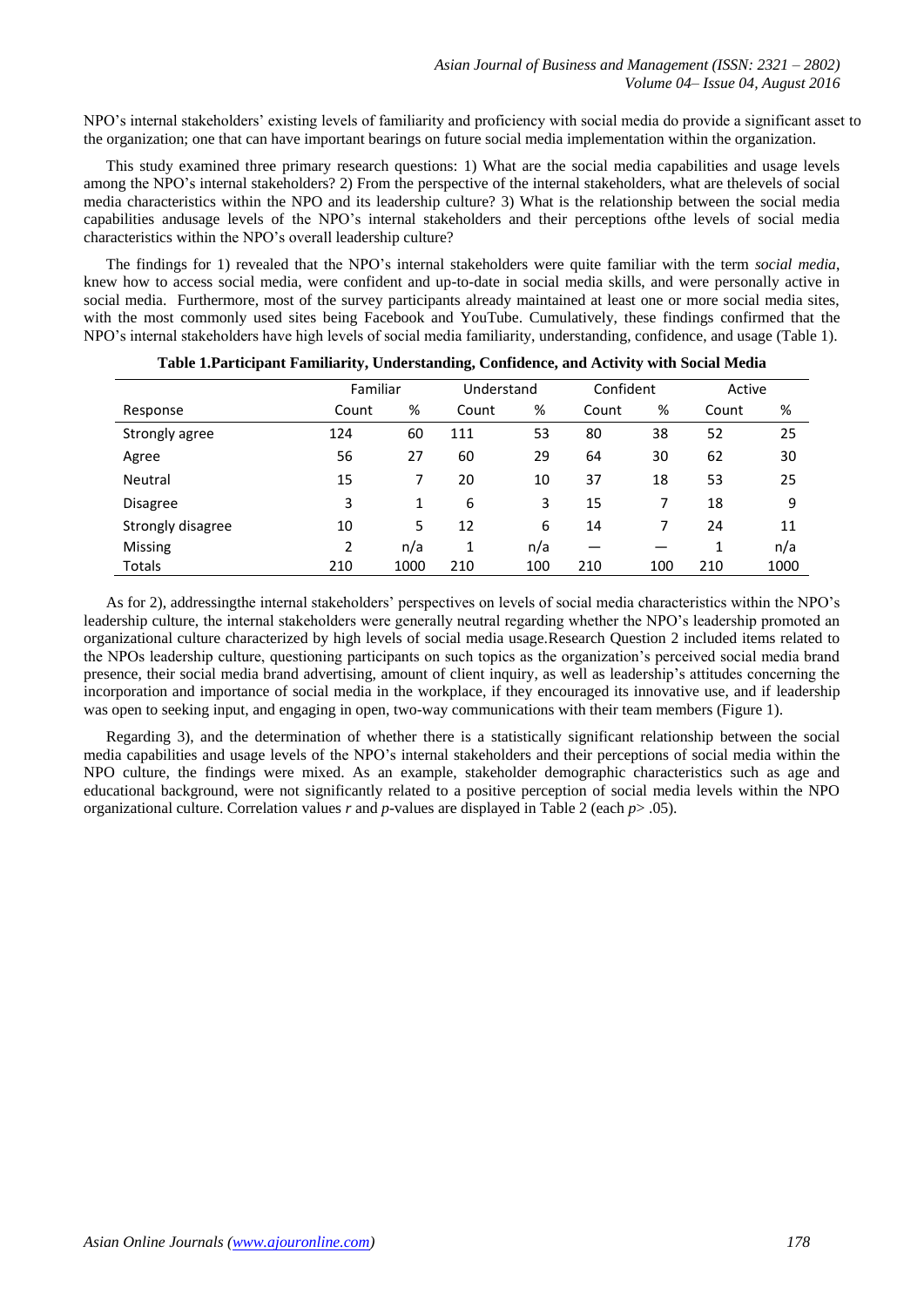

## **Figure 1. Organizational leadership culture.**

|                 | Age    |                  | Education |                  |
|-----------------|--------|------------------|-----------|------------------|
| Culture Item    | r      | $\boldsymbol{p}$ | r         | $\boldsymbol{p}$ |
| Presence        | $-.01$ | .91              | $-.04$    | .59              |
| Advertised      | .07    | .35              | .02       | .80              |
| Client inquiry  | .02    | .78              | .04       | .61              |
| Recommend       | $-.04$ | .58              | .07       | .29              |
| Follow          | $-.04$ | .60              | .02       | .78              |
| Promotes        | .02    | .78              | $-.07$    | .34              |
| Clients         | $-.03$ | .64              | .02       | .82              |
| Donors          | $-.06$ | .39              | $-.02$    | .82              |
| Incorporate     | .01    | .84              | $-.07$    | .35              |
| Importance      | .00    | .94              | $-.02$    | .80              |
| Innovative      | $-.03$ | .68              | $-.02$    | .72              |
| Input           | $-.02$ | .76              | .06       | .43              |
| <b>Openness</b> | $-.05$ | .48              | $-.08$    | .23              |

**Table 2. Correlations: Participant Demographics and NPO Leadership Culture**

Alternatively, an internal stakeholder's social media skills and activity levels were significantly correlated with that individual stakeholder's positive perceptions of social media use within the NPO culture (Table 3).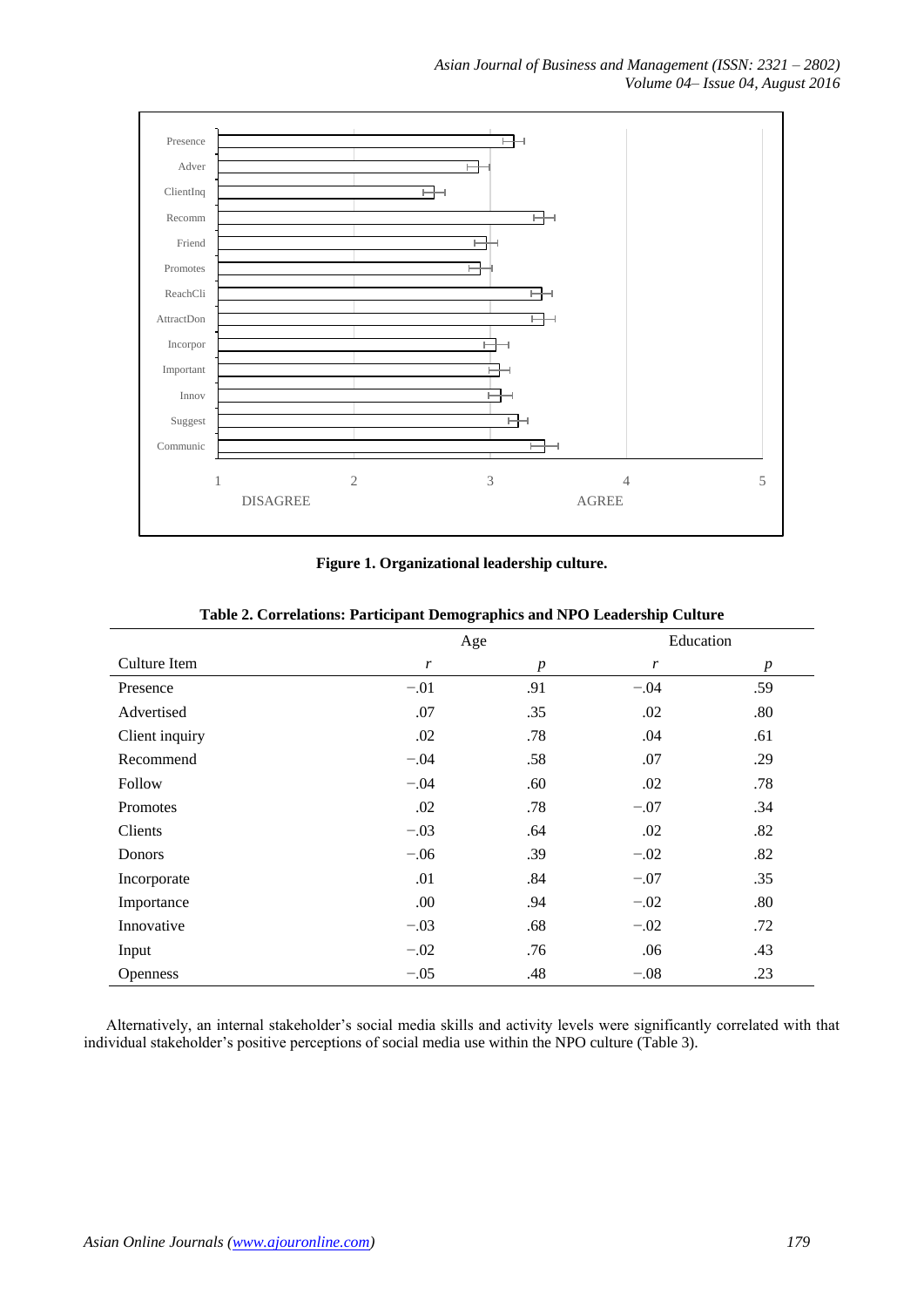*Asian Journal of Business and Management (ISSN: 2321 – 2802) Volume 04– Issue 04, August 2016*

|                 | Familiar |                  |     | Understand | Confidence |         |  |
|-----------------|----------|------------------|-----|------------|------------|---------|--|
| Culture Item    | r        | $\boldsymbol{p}$ | r   | p          | r          | p       |  |
| Presence        | .30      | < 0.001          | .32 | < 0.001    | .32        | < .001  |  |
| Advertised      | .20      | .004             | .19 | .007       | .22        | .001    |  |
| Client inquiry  | .21      | .003             | .19 | .007       | .19        | .007    |  |
| Recommend       | .34      | < 0.001          | .36 | $-.001$    | .37        | < 0.001 |  |
| Follow          | .24      | < 0.001          | .21 | .003       | .26        | < 0.001 |  |
| <b>Promotes</b> | .23      | .001             | .17 | .016       | .22        | .002    |  |
| <b>Clients</b>  | .29      | < 0.001          | .24 | .001       | .28        | < 0.001 |  |
| Donors          | .33      | < 0.001          | .29 | $-.001$    | .31        | < 0.001 |  |
| Incorporate     | .25      | $-.001$          | .19 | .007       | .25        | < 0.001 |  |
| Importance      | .28      | < 0.001          | .20 | .004       | .30        | < 0.001 |  |
| Innovative      | .22      | .002             | .17 | .014       | .28        | < 0.001 |  |
| Input           | .19      | .007             | .23 | .001       | .25        | < 0.001 |  |
| <b>Openness</b> | .27      | < 0.001          | .30 | < 0.001    | .36        | < 0.001 |  |

|  | Table 3. Correlations: Social Media Skills and NPO Leadership Culture |  |  |  |  |  |
|--|-----------------------------------------------------------------------|--|--|--|--|--|
|--|-----------------------------------------------------------------------|--|--|--|--|--|

Higher rates of purchasing products or services on social media were associated with higher NPO leadership culture ratings.These questions measured the he internal stakeholder's social media transactional habits, such as downloading coupons, making online purchases, and/or making donations via social media were also highly correlated with that stakeholder's overall perceptions of social media use within the NPO culture (Table 4). These correlations are so strong that they led to the rejection of the hypothesis' suggestion that there is no statistically significant relationship between the social media capabilities and usage levels of the NPO's internal stakeholders and their perceptions of social media use in leadership culture.

**Table 4.** *Correlations: Transactions with Social Media and NPO Leadership Culture*

|                 | Purchase |                  | Donation |                  | Coupon |         |
|-----------------|----------|------------------|----------|------------------|--------|---------|
| Culture Item    | r        | $\boldsymbol{p}$ | r        | $\boldsymbol{p}$ | r      | p       |
| Presence        | .24      | < 0.001          | .18      | .01              | .24    | < 0.001 |
| Advertised      | .25      | < 0.001          | .20      | .005             | .28    | < 0.001 |
| Client inquiry  | .16      | .021             | .11      | .12              | .23    | .001    |
| Recommend       | .31      | < 0.001          | .18      | .008             | .34    | < 0.001 |
| Follow          | .29      | < 0.001          | .16      | .02              | .27    | < .001  |
| <b>Promotes</b> | .20      | .004             | .09      | .19              | .16    | .02     |
| Clients         | .27      | < .001           | .22      | .002             | .27    | < 0.001 |
| Donors          | .13      | .052             | .08      | .25              | .18    | .008    |
| Incorporate     | .15      | .036             | .04      | .55              | .17    | .02     |
| Importance      | .23      | .001             | .09      | .21              | .22    | .002    |
| Innovative      | .18      | .008             | .11      | .13              | .24    | < 0.001 |
| Input           | .22      | .001             | .20      | .003             | .24    | < 0.001 |
| <b>Openness</b> | .20      | .004             | .11      | .12              | .18    | .01     |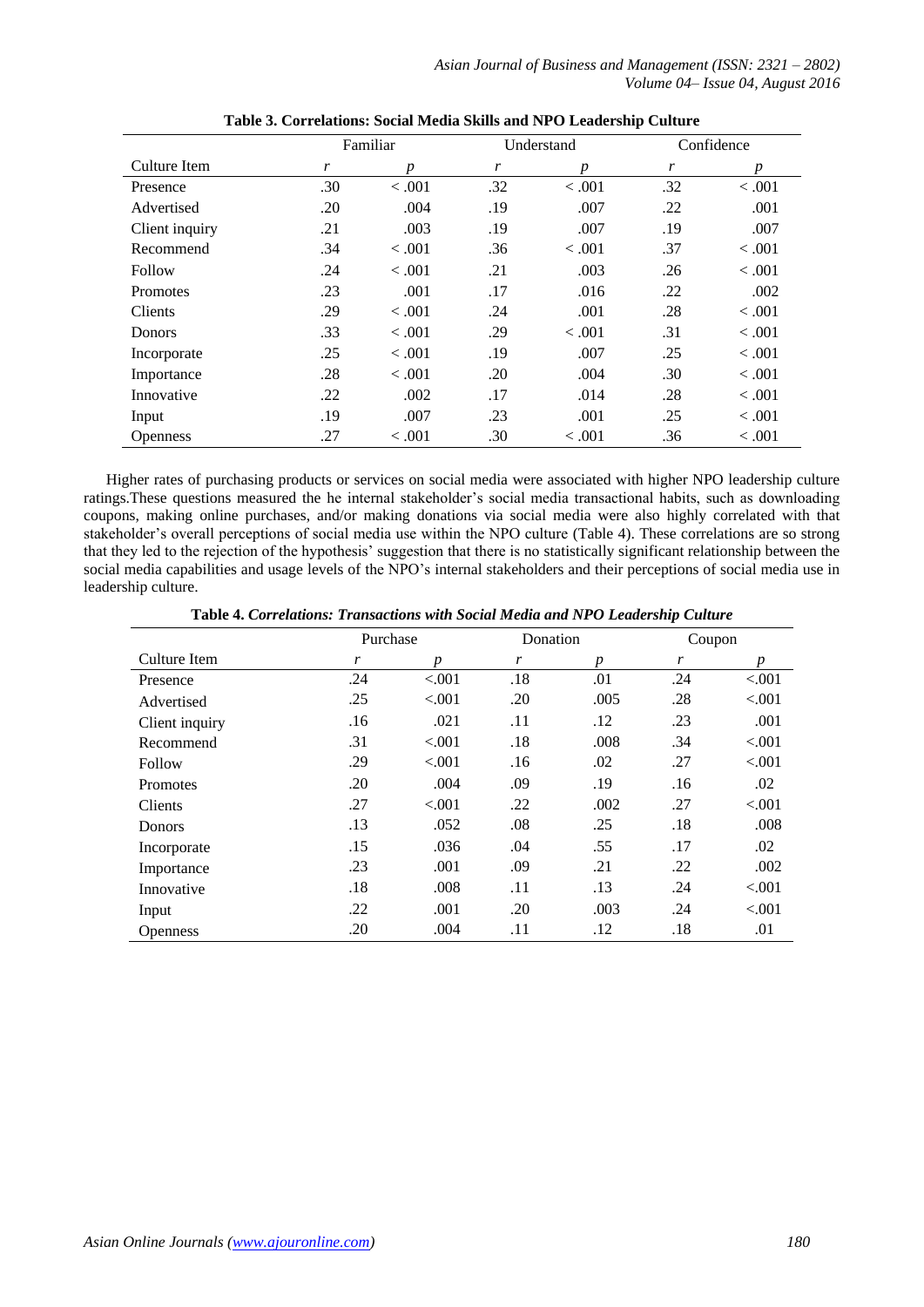These findings indicate that the NPO's internal stakeholders represent an underutilized resource that can fill the void. For example, the majority of study participants are familiar with, confident in, and active on social media, and a majority maintain multiple social media accounts. Finding a way to leverage their internal stakeholders' preexisting social media skill sets also presents a great opportunity for the NPO, and a means by which leadership can help to improve knowledge sharing and innovation within the organization [34].Further, it grants leadership a great deal of flexibility in moving quickly to build up their organization-wide social media strategic plan.NPOs, like the regional chapter that was studied, will need to do more if they wish to utilize the full potential of their social media sites and compete in today's rapidly changing, online, economic marketplace. For NPOs to grow and prosper, their leadership teams must be prepared to transform the organization to the new paradigms caused by social media. NPO leaders who are nimble enough to adjust to this reality can position their organizations to be in a strong position from which to contribute to the public good [19].To be successful, it is imperative that NPO leaders clearly establish that they are in favor of championing social media use within the organization.

This research findings show that over 70% of the respondents had never seen the NPO's brand advertised on social media. sites. Further, only one-third of study participants believed that the NPO's leadership was overtly championing the importance of social media in the workplace. The responses also support the conclusion of this study that the NPO's leadership will receive little, if any, resistance from stakeholders during the implementation of any social media initiative. Such a social media strategy is even likely to be seen as a job benefit by many of the current internal stakeholders. The results of the present study indicate that the NPO is in a position to begin doing more to incorporate social media into their daily organizational operations by utilizing the existing talents of their internal stakeholders.

In total, this study of 210 NPO internal stakeholders included representation of both males and females, as well as a wide range of ages and education levels. Most of the participants were high school graduates who checked social media on a daily basis. Stakeholders represented all three of the NPO's main divisional departments.Participants were generally neutral regarding whether or not they believed that their NPO was adequately promoting the use of social media in the workplace. Combined, these findings demonstrate the important role that internal stakeholder social media characteristics can have in the incorporation of social media within an NPO leadership'sorganizational culture.

#### **5. CONCLUSIONS AND RECOMMENDATIONS**

Although this study's findings show that the NPO's internal stakeholders are already skilled in the use of social media, they still believe there is more that they could be doing to help the organization promote further usage of social media in the workplace. Nor can the importance of organizational leadership's influence in promoting the use of social media in the workplace be minimized. Still, the stakeholders would like to see more innovation and support in the use of social media, and they would like to see the NPO's leadership team continue to drive this type of affirmative organizational change.By improving their social media infrastructure, the NPO will also be making a significant improvement to their own internal communication system. They need to capitalize on this improved information-sharing capacity by asking for more of their shareholders' input. Improved internal communication can provide a feedback loop for stakeholders to comment on how well the social media strategic plan is functioning. Taken to the next step, the NPO can even create social media teams from within the ranks of their stakeholders, teams that can help to spur workplace social media innovation and reward employees with bonuses or other equivalent recognition when they contribute to the improvement of the social media strategic plan.

To facilitate this shift, NPO leadership must approach social media as a positive force that will assist the organization to "make things better, to grow, innovate, and improve" [35]. To accomplish this, NPO's leaders must bond with their team in order to forge lasting partnerships. They must establish a sense of urgency by outlining the compelling vision driving this change, and must be willing to empower their team members to act on that shared vision [36].Additionally, NPO leadership must come to appreciate that there is a significant, untapped market of potential donors available online and that additional efforts must be made to reach out to this chronically overlooked user base. NPO leaders will need to be able to motivate their internal stakeholders to reach out to this untapped donor audience. Finally, NPOs must make more effective use of social media as a vehicle for soliciting new donations, and keeping the public informed of their outreach and promotion efforts.

#### **6. FUTURE RESEARCH OPPORTUNITIES**

This research study was limited in scope to a single chapter of one nonprofit. Expanding this line of research to include a larger and more diverse population sample encompassing a wider geographic area would prove very beneficial and allow data collection to grow at a regional, state, or even national level. Allowing more of the NPO's regional locations to participate is important, as it would permit further verification of the knowledge findings obtained via this present study.The amount of research data could also be greatly increased if this survey was not limited merely to internal stakeholders, but was also made available to all of the NPO's various external stakeholders. Adding these external stakeholders' feedback to the research data would add to both the depth and breadth of the overall study.Future research may focus on how nonprofits can best tap into the global reach that is provided to them by social media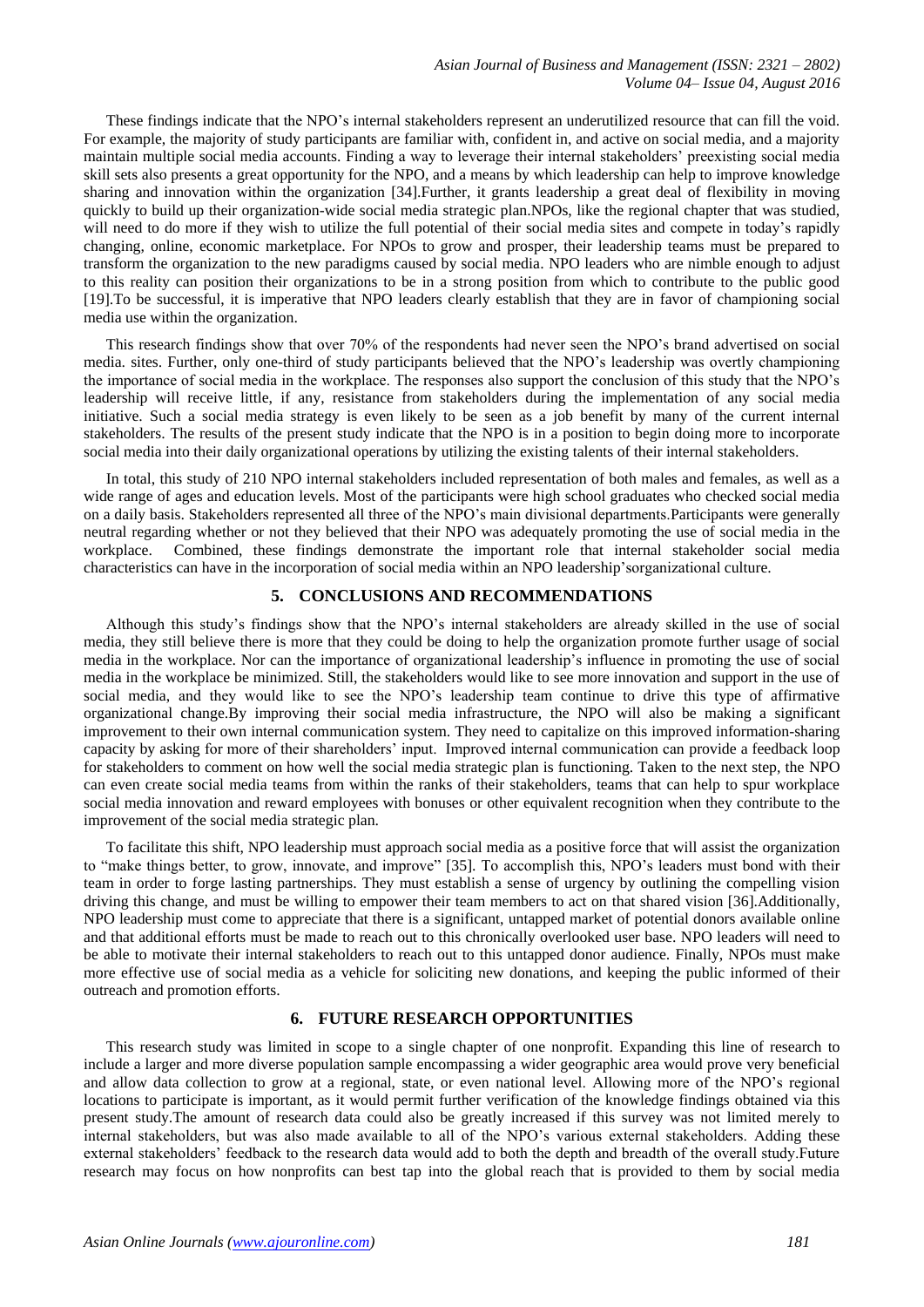technology. NPOs that want to establish a truly global footprint must be willing to use social media in a way that enables their stakeholders to take part in interactive dialog exchanges that bridge space and time differences while enhancing overall team cohesiveness and collaboration [37].Any future studies on this topic should consider redesigning the survey instrument to allow researchers more flexibility in asking open-ended questions and obtaining more in-depth responses. The interviews could also be conducted by the researcher or a designee, and take place over the course of several field visits.

## **7. BIBLIOGRAPHY**

- [1] Sheth, S. (2013). *Social media, a new revolution in the field of marketing: The effect of information sharing, peer pressure, entertainment and emotional connection on attitude towards the brand and in turn the purchase intention from the brand.* ProQuest Dissertations and Theses. Retrieved from http://search.proquest.com/docview/1496772498?accountid=34899.
- [2] Billington, M., & Billington, P., (2012). Social media tools for leaders and managers. *Journal of Leadership, Accountability and Ethics, 9*(6), 11-19. Retrieved from http://search.proquest.com/docview/1315152992?accountid=34899
- [3] Brown, L.(2015). *A case study of social media marketing practices related to volunteer management functions in nonprofit organizations*. Retrieved from Capella University at http://search.proquest.com/docview/1734103411
- [4] Tapscott, D. (2011). *View of the age of networked intelligence: Unleashing the power of social networking for the enterprise*. Retrieved from http://www.e2conf.com/innovate/exhibitor-whitepapers/Don Tapscott--Social Networking for the Enterprise.pdf
- [5] Aoun, C., Chew, E., & Vatanasakdakul, S. (2014). *Beyond speculation: A holistic investigation into factors affecting social media utilization in the workplace*. Twentieth Americas Conference on Information Systems. http://aisel.aisnet.org/cgi/viewcontent.cgi?article=1223&context=amcis2014&seiredir=1&referer=http%3A%2F%2Fscholar.google.com%2Fscholar%3Fas\_ylo%3D2014%26q%3Dimportance%2B of%2Bsocial%2Bmedia%2Bin%2Borganizations%26hl%3Den%26as\_sdt%3D0%2C5%26as\_vis%3D1#search=% 22importance%20social%20media%
- [6] Ramanadhan, S., Mendez, S, Rao, M., & Viswanath, K. (2013). Social media use by community-based organizations conducting health promotion: A content analysis. *BMC Public Health, 13*, 1129. doi:http://dx.doi.org/10.1186/1471-2458-13-1129
- [7] Waters, R. D., Burnett, E., Lamm, A., & Lucas, J. (2009). Engaging stakeholders through social networking: How nonprofit organizations are using Facebook. *Public Relations Review*. doi:10.1016/j.pubrev.2009.01.006
- [8] Edwards, D. (2011). *Analyzing decision-making styles and strategic planning techniques for information technology in non-profit organizations*. Retrieved from ProQuest Central http://search.proquest.com/docview/892235400?accountid=34899
- [9] Lord, M. (2012). *How and why fundraisers use social media: A national survey of the practice.* Dissertation Abstracts International Section A: Humanities and Social Sciences*,* 1610. Retrieved from http://search.proquest.com/docview/1267040600?accountid=34899. (1267040600; 2012-99210-210).
- [10] Lee, C. (2015). The use of social media in leadership communication:Benefits, challenges and leadership perspectives*.* [CD-ROM]. *International Journal of Arts & Sciences, 8*(1), 513-529.
- [11] Curtis, L., Edwards, C., Fraser, K., Gudelsky, S., Holmquist, J., Thornton, K., & Sweetser, K. (2009). Adoption of social media for public relations by nonprofit organizations*. Public Relations Review,36,* 90-92. doi:10.1016/j.pubrev.2009.10.003
- [12] Brown, J. D. (2015). The Cronbach alpha reliability estimate. *University of Hawaii, Statistic's Corner*. Retrieved from http://jalt.org/test/bro\_13.htm
- [13] McKeever, B., & Pettijohn, S. (2014). The nonprofit sector in brief, 2014. *The Urban Institute.*Retrieved from http://www.urban.org/sites/default/files/alfresco/publication-pdfs/413277-The-Nonprofit-Sector-in-Brief--.PDF
- [14] National Council of Nonprofits. (2014). *Nonprofit trends to watch.*Retrieved from https://www.councilofnonprofits.org/sites/default/files/documents/2014-trends-to- watch\_0.pdf.
- [15] Lawry, L. (2009). *A guide to NGOs for the military*. The Center for Disaster and Humanitarian Assistance Medicine (CDHAM). Retrieved from http://fas.org/irp/doddir/dod/ngo-guide.pdf
- [16] Guo, C., & Saxton, G. (2013). Tweeting social change: How social media are changing nonprofit advocacy. *Nonprofit and Voluntary Sector Quarterly*,January 8. doi:10.1177/0899764012471585
- [17] Markgraf, B. (2014). Organizational structure for non-profits for a volunteer organization. *Houston Chronicle.*  Retrieved from http://smallbusiness.chron.com/organizational-structure-nonprofits-volunteer-organization-66067.html
- [18] Nelson, M., & Vilela, A. (2009). "Doing good" with advertising: Building awareness, branding, and generating revenue for social causes and non-profit organizations*.American Academy of Advertising Conference Proceedings*, 2009; pp. 32-35. Retrieved from http://search.proquest.com/docview/192404523?accountid=34899